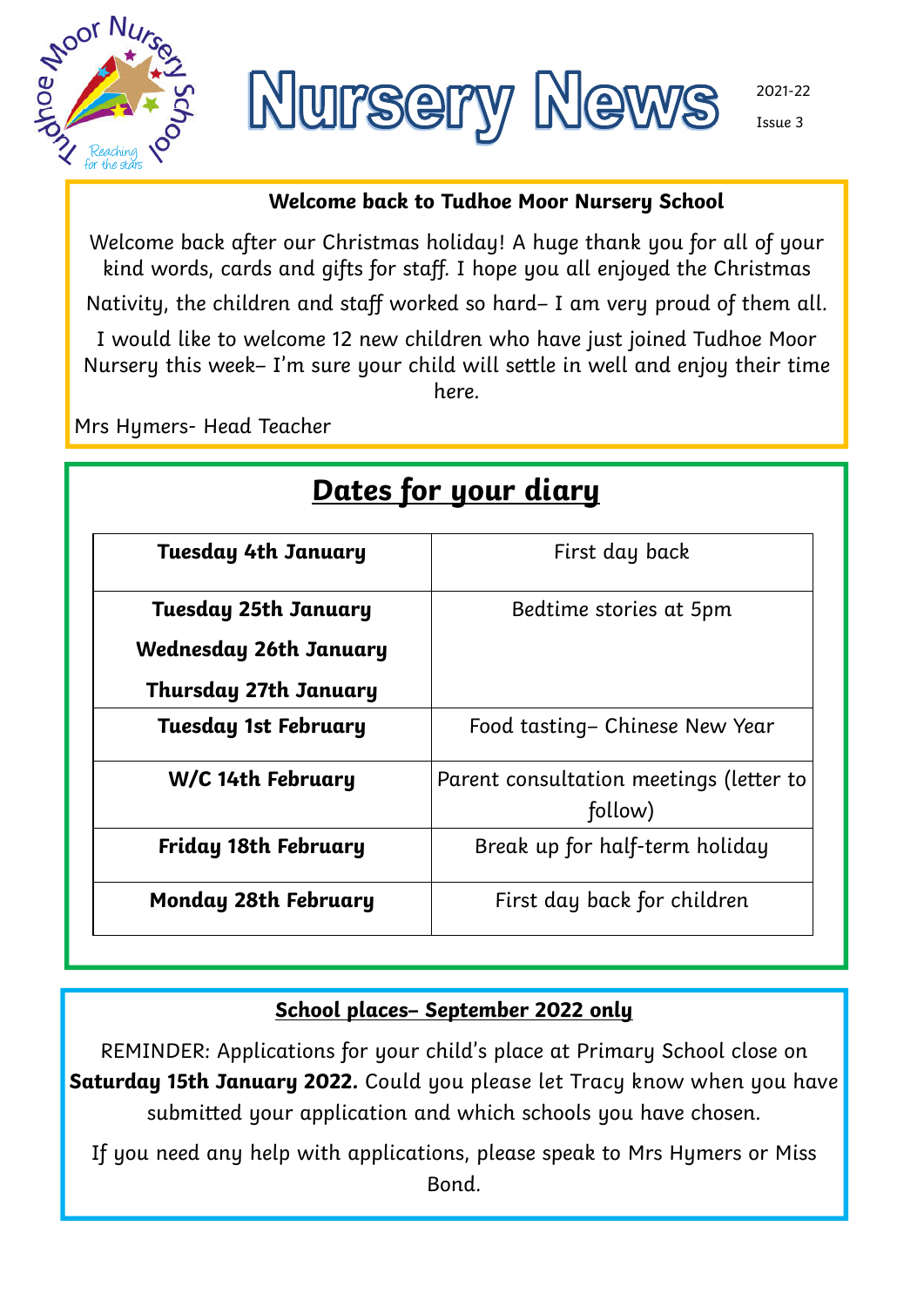# **What are we learning this half– term?**

This half term we are learning about winter. We have chosen some lovely key texts to read such as The Gruffalo's Child, The Polar Bear and the Snow Cloud and Lost and found. We will be becoming 'mini scientists' by taking part in lots of experiments exploring concepts such as freezing, melting, floating and sinking.

We will also be celebrating Chinese New Year (1st February) with a food tasting session in school.

We will be further developing our understanding of number by counting and comparing quantities. We will also be learning about numerals and starting to link these to sets.



For our new starters, we have a big focus on sharing stories and learning nursery rhymes such as Wind the Bobbin up and I'm a Little Teapot. We will also be singing counting songs with numbers up to five such as Five Little Snowmen and Five Little Snowflakes.

We are spending lots of time ensuring that children get used to our routines and begin to build relationships within their key worker group and the wider nursery. We will be exploring the nursery environment, both indoors and outdoors and making choices about activities that we would like to try.

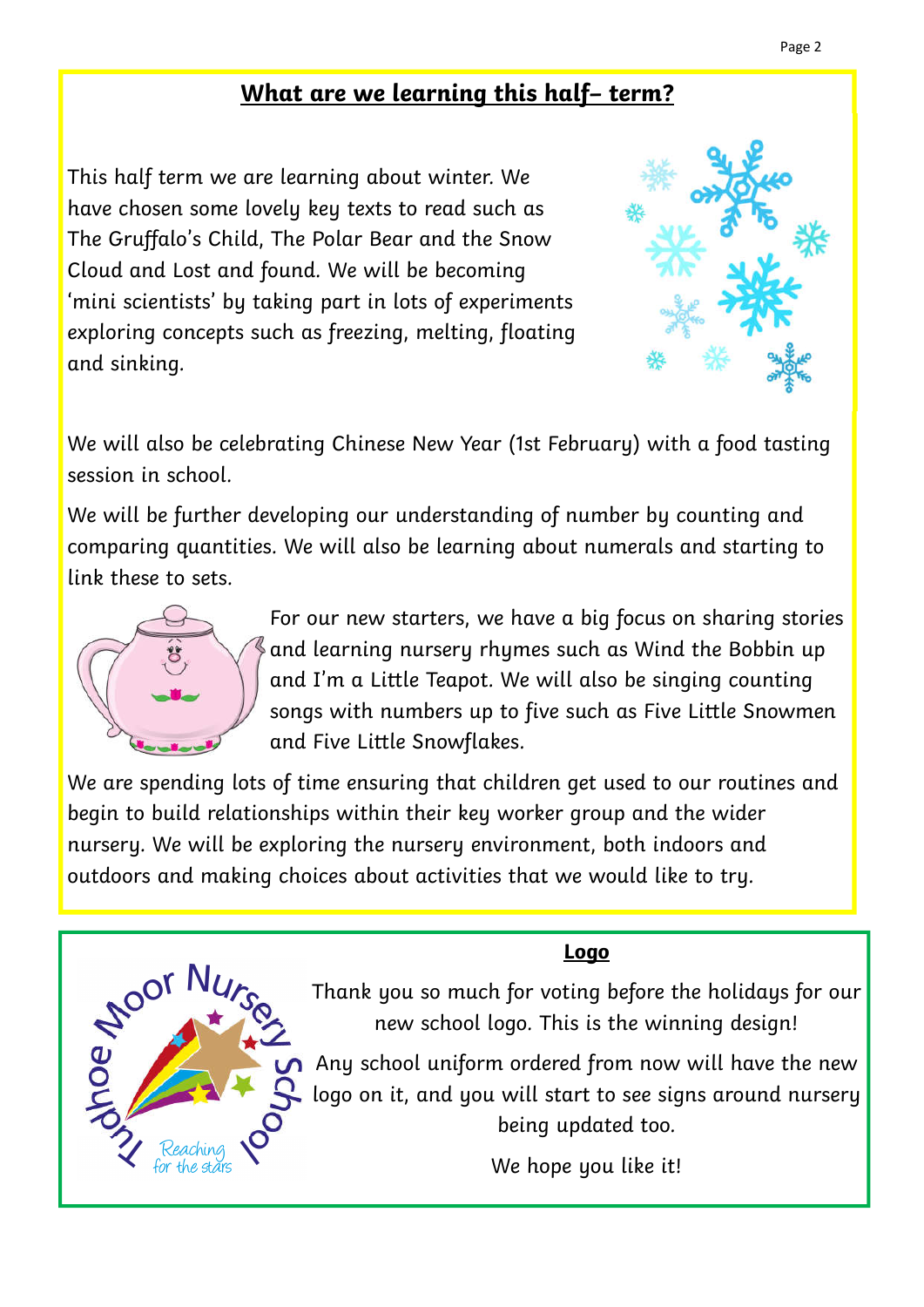# **Bedtime Stories**

You are invited to join us for a very special 'Bedtime Story' event! This will give you the opportunity to share stories with your child and to hear some new stories read by staff. To make this event extra special we would like to bring your child dressed in their pyjamas with a blanket, a torch and two books. We will have spares of these if anyone needs them.



**Tuesday 25th January, Wednesday 26th January or Thursday 27th January**

All sessions will start at 5p.m. and should last no longer than 45 minutes

A sign up sheet will go up in the porch for you to choose which day is best for you and to make sure we have enough milk and cookies for everyone!

This event is for our 3 and 4 year olds only– Mrs Hughes will read a bedtime story with Purple PM (two year olds) during school time.

### **Parent governor vacancy**

We have a vacancy in our governing body for a parent to join us. The governors meet once every term to discuss the school's progress and how it can be improved.

Each governor also has a link area in which they meet with Mrs Hymers to discuss and monitor. No previous experience is necessary, but a keen interest in the wellbeing of our pupils is essential.

If you are interested in joining us, please speak to Tracy for more information.



**Snack money**

We ask for a voluntary contribution of £2 per week for 30 hour children and £1 per week for 15 hour children. This money is used to provide a snack for the children in the morning and the afternoon. We also use it to buy additional resources, e.g.

items for baking or special activities in nursery; without these contributions we would not be able to do this. You can put your donation in the money box at the front door.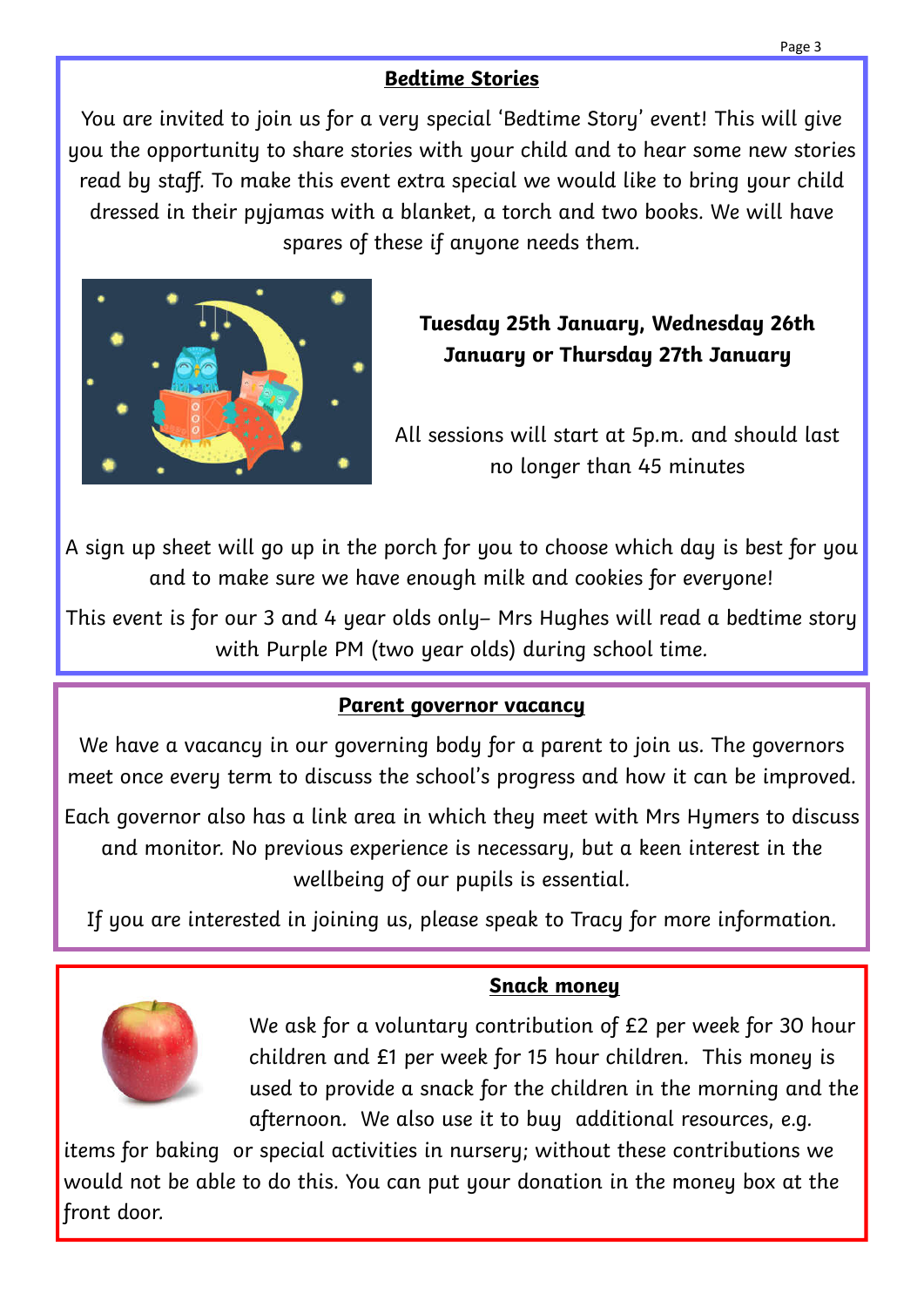## **Children's Bucket List!**

We would like our children to experience as many things as possible during their time here at Nursery and have come up with a 'bucket list' of ideas with children completing a challenge each month. During January, all children will be trying a new food to celebrate Chinese New Year.



We would also like to set a monthly challenge for you to complete at home. Please see the display board in the porch for more details.

January's challenge involves you making your own playdough. We will put a recipe in the porch for you to try. Please can you complete this during the month of January and bring in a photo that will be displayed in the porch.



#### Page 4